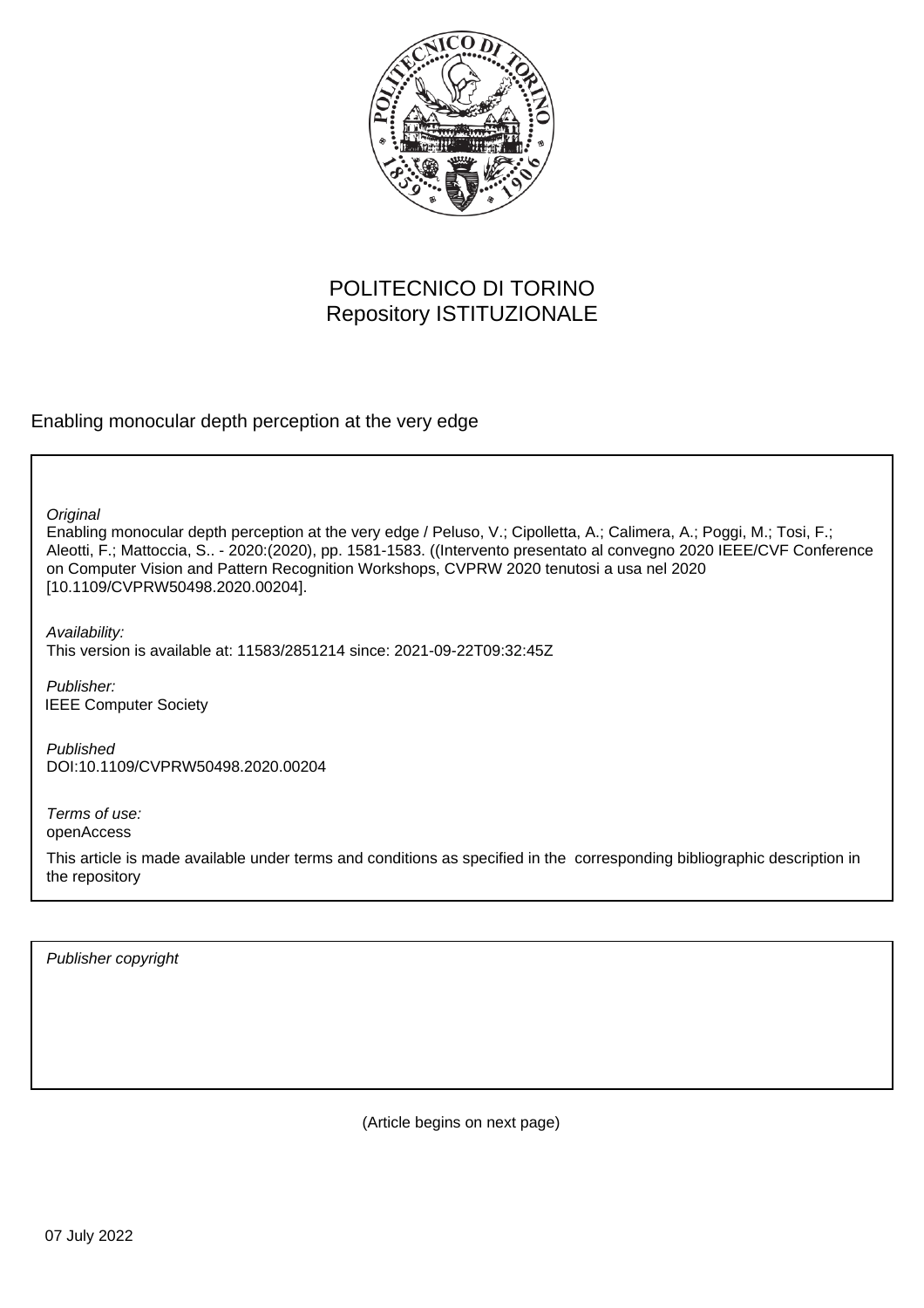# Enabling monocular depth perception at the very edge

Valentino Peluso, Antonio Cipolletta, Andrea Calimera, Politecnico di Torino

{valentino.peluso,antonio.cipolletta,andrea.calimera}@polito.it

## Matteo Poggi, Fabio Tosi, Filippo Aleotti, Stefano Mattoccia University of Bologna

{m.poggi,fabio.tosi5,filippo.aleotti2,stefano.mattoccia}@unibo.it

### Abstract

*Depth estimation is crucial in several computer vision applications, and a recent trend aims at inferring such a cue from a single camera through computationally demanding CNNs — precluding their practical deployment in several application contexts characterized by low-power constraints. Purposely, we develop a tiny network tailored to microcontrollers, processing low-resolution images to obtain a coarse depth map of the observed scene. Our solution enables depth perception with minimal power requirements (a few hundreds of mW), accurately enough to pave the way to several high-level applications at-the-edge.*

Figure 1. On-the-edge depth estimation. Six examples of  $32 \times 32$ images and inferred depth maps.



### 1. Vision problem

Depth perception is a central and longstanding problem in computer vision, and the recent spread of deep-learning in this area yielded remarkable improvements in this field. Additionally, it also enabled depth perception from a single image with an unprecedented degree of accuracy even through self-supervised training strategies as witnesses by recent works [4, 13, 5, 10, 11]. Indeed, inferring depth from a single image has countless of applications since it does not impose constraint at all the acquisition setup as would occur for other setups such as, for instance, for stereo vision. Nonetheless, despite the efforts carried out recently [8, 12, 9], porting monocular depth estimation on tiny devices with low-power processor cores and few KB of memory, such as microntrollers, is not feasible yet although relevant in practical edge applications and services for the Internet-of-Things (IoT).

### 2. Low-power solution

In order to tackle the issues mentioned above, we act according to multiple fronts to enable a sufficiently accu-

Figure 2. Deployment platform for the proposed solution. On a microcontroller platform (OpenMV Cam M7), we deploy a compact architecture made of about 100k parameters.

rate monocular depth perception system compatible with the constrained computing architectures found at the very edge. By processing low-resolution images (*e.g*., 48×48), we can infer depth maps as shown in Figure 1 on a sub-W power envelope with the accuracy reported in Table 1.

First and foremost, we propose a new shallow deep network consisting of a lightweight CNN specifically designed for low-resolution images (*e.g.*,  $48 \times 48$  or  $32 \times 32$ ) according to a pyramidal architecture yielding a depth map of the same size of the input. Another peculiar solution adopted by our method concerns the training procedure, based on a supervisory signal provided by a conventional (*i.e*., not learning-based) stereo algorithm like Semi Global Matching (SGM [7]). Finally, we adopt for our architecture parallel computation strategies and data quantization specifically suited for ARM microcontrollers. Our network is extremely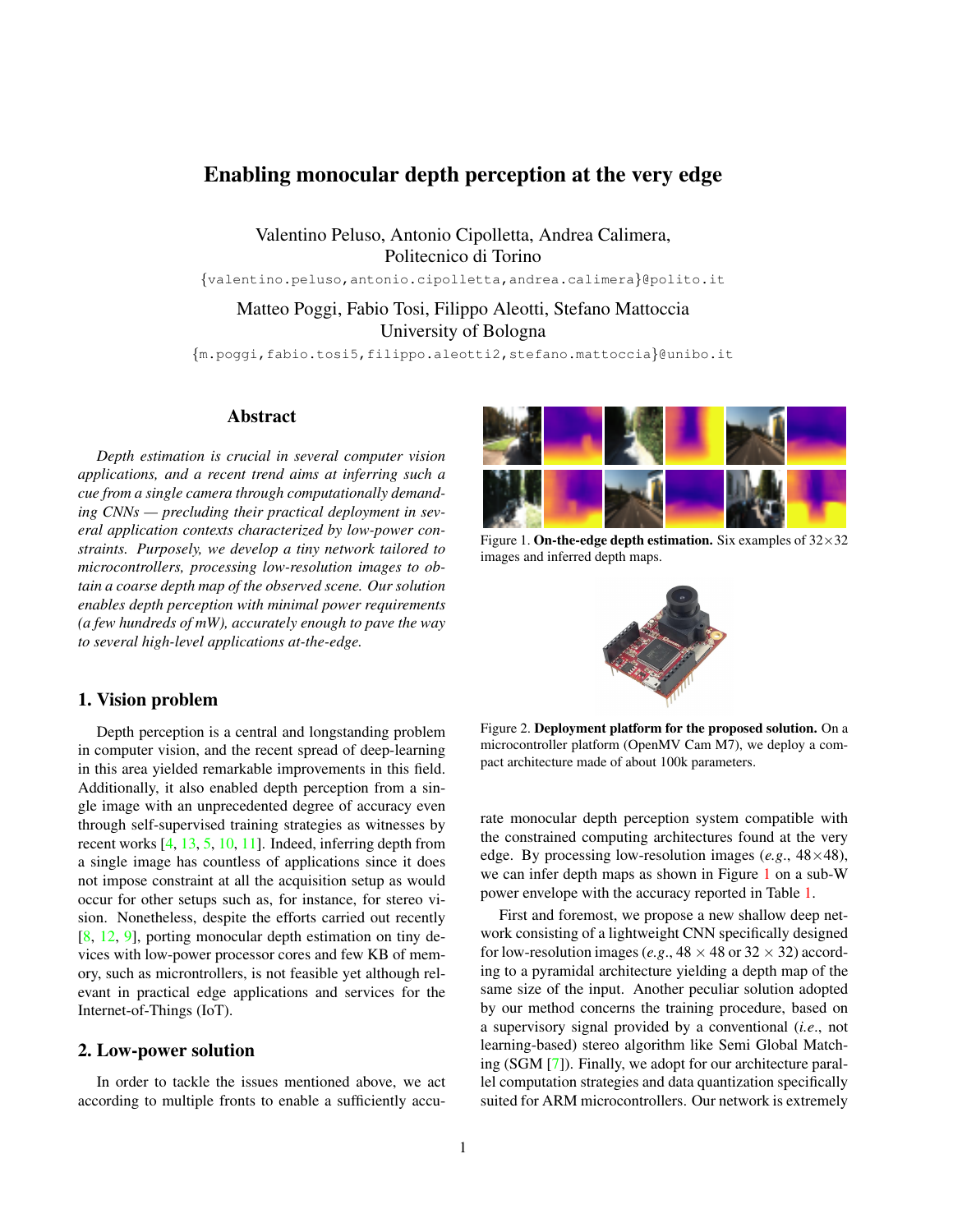|               |                  |        |         | Lower is better |             |          | Higher is better |                   |                   |
|---------------|------------------|--------|---------|-----------------|-------------|----------|------------------|-------------------|-------------------|
| Method        | Resolution       | Params | Abs Rel | Sa Rel          | <b>RMSE</b> | RMSE log | $\delta$ < 1.25  | $\delta < 1.25^2$ | $\delta < 1.25^3$ |
| $PvD-Net$ [9] | $256 \times 512$ | .9M    | 0.146   | .291            | 5.907       | 0.245    | 0.801            | 0.926             | 0.967             |
| Proposed      | $48 \times 48$   | 0.1M   | 0.193   | 2.312           | 6.952       | 0.277    | 0.735            | 0.890             | 0.953             |

Table 1. Quantitative evaluation of PyD-Net [9] and the proposed approach on the test set of KITTI dataset [3] using the split of Eigen et al. [2] with maximum depth set to 80m.



Figure 3. Simple traffic monitoring application. At the rightmost position of each frame, we show, from top to bottom, the input  $32 \times 32$  input image, the depth map inferred by our network from it, and the output of a simple detection system working in the depth domain.

compact, with a footprint of about 100kB (*i.e*., about 100k weights, quantized to 8bit) and trained in a self-supervised manner in order to enable meaningful depth prediction, as reported in Figure 1, at about 2 FPS on the popular ARM M7 architecture (*e.g*., the OpenMV CAM M7 in Figure 2).

The proposed solution can easily break the 1FPS barrier with less than 0.5W requirements. Respectively, depth estimation carried out on  $48\times48$  and  $32\times32$  images takes about 600 and 300 ms, with a totally memory requirement lower than 512kB. Although some compact solution for depth estimation on embedded systems exist [9, 12], they are far from being competitive in terms of memory footprint, requiring about 2MB only for network weights (*i.e*.  $20 \times$  larger than our solution).

To the best of our knowledge, our proposal is the first one enabling monocular depth perception on low-power devices such as microcontrollers. Although its accuracy is not comparable to state-of-the-art, we argue that for many high-level applications, a coarse 3D representation of the scene is often enough to manage the faced problem. Whereas state-of-theart single image depth perception systems [10] might sometimes represent an overkill, our proposal provides meaningful depth maps, as reported in Figure 1, with an accuracy, reported in Table 1, sufficient to a broader range of applications (*e.g*., people tracking, simple traffic monitoring, etc).

### 3. Stage of the project

The proposed network has been mapped on different evaluation boards including the OpenMV platform of Figure 2, featuring an STM32F765VI ARM Cortex M7 processor running at 216 MHz with 512KB of RAM, 2 MB of flash and an OV7725 image sensor.



Figure 4. Privacy-preserving monitoring system. Top row, from left to right: original VGA image [6], depth map obtained by a Kinect [6], low-resolution image (32  $\times$  32). Bottom row, from left to right: depth map obtained by our network at  $32 \times 32$ , the output of network [9] not compatible with the microcontroller, output of a remote up-sampling module fed with the  $32 \times 32$  depth map at the leftmost position.

So far, we have developed two applications relying on the depth maps inferred by our monocular network at the edge. The first one is a simple traffic monitoring system for counting, for instance, cars. The output of such a system is depicted in Figure 3. Having processed a coarse depth map of the monitored environment (top), at any time our system infers depth maps allowing to detect vehicles in the scene, by carrying out the detection in the depth domain. In this case, our focus is on a task with relaxed timing constraints, like traffic congestion monitoring, and not fast decision making needed, like on autonomous driving. However, in case of stringent latency constraints for real-time response, our solution can be easily ported to high-end mobile CPUs (*e.g*., ARM Cortex-A53) in order to gain about  $100\times$  performance at the cost of only  $10\times$  power consumption.

The second application concerns a privacy-preserving monitoring system, enabling a simple remote analysis without revealing the identity of the user [1]. Such a system would be useful, for instance, in a hospital to monitor people preserving their privacy by transmitting only the depth maps inferred by the microcontroller. Moreover, the lowresolution depth maps inferred at the edge by the microcontroller, if required, could be upsampled at a higher resolution remotely thought a network hosted in the cloud, where more resources are available. An example of this strategy is depicted in Figure 4. Among advantages, this collaborative edge-cloud strategy allows improving the scalability of the whole infrastructure significantly.